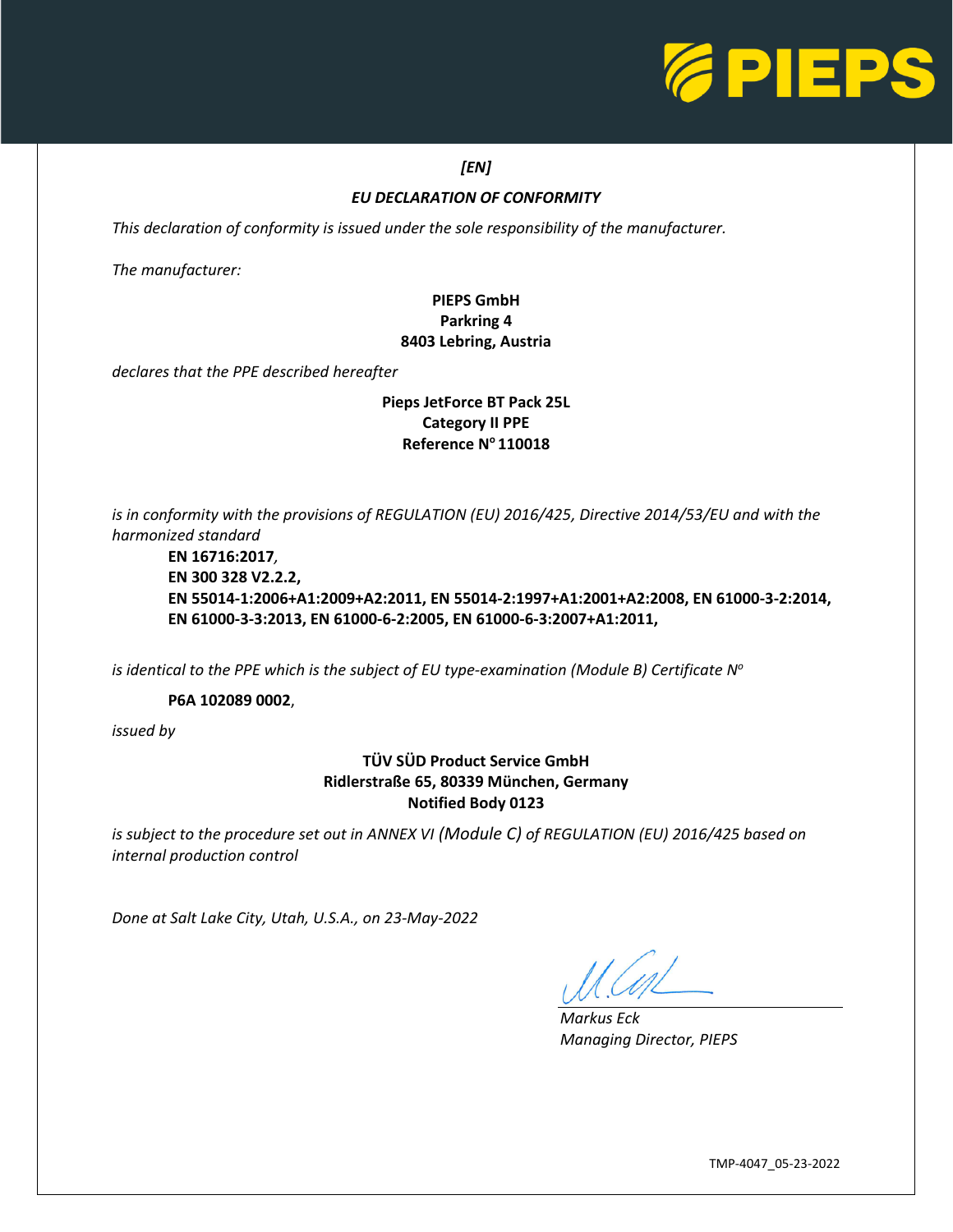

## *[FR]*

## *DÉCLARATION UE DE CONFORMITÉ*

La présente déclaration de conformité est établie sous la seule responsabilité du fabricant.

*Le fabricant :*

## **PIEPS GmbH Parkring 4 8403 Lebring, Austria**

*déclare que l'EPI décrit ci-après*

### **Pieps JetForce BT Pack 25L EPI Catégorie II Référence N° 110018**

*est conforme aux dispositions du RÈGLEMENT (UE) 2016/425, DIRECTIVE 2014/53/UE et à la norme harmonisée correspondante*

**EN 16716:2017***,* **EN 300 328 V2.2.2, EN 55014-1:2006+A1:2009+A2:2011, EN 55014-2:1997+A1:2001+A2:2008, EN 61000-3-2:2014, EN 61000-3-3:2013, EN 61000-6-2:2005, EN 61000-6-3:2007+A1:2011,**

*est identique à l'EPI ayant fait l'objet de l'examen UE de type (Module B) Certificat N°*

**P6A 102089 0002**,

*délivré par*

## **TÜV SÜD Product Service GmbH Ridlerstraße 65, 80339 München, Germany Organisme notifié 0123**

*est soumis à la procédure énoncée à l'article ANNEX VI (Module C) du RÈGLEMENT (UE) 2016/425 sur la base du contrôle interne de la fabrication*

*Fait à Salt Lake City, Utah, U.S.A., le 23-May-2022*

L

*Markus Eck Directeur général, PIEPS*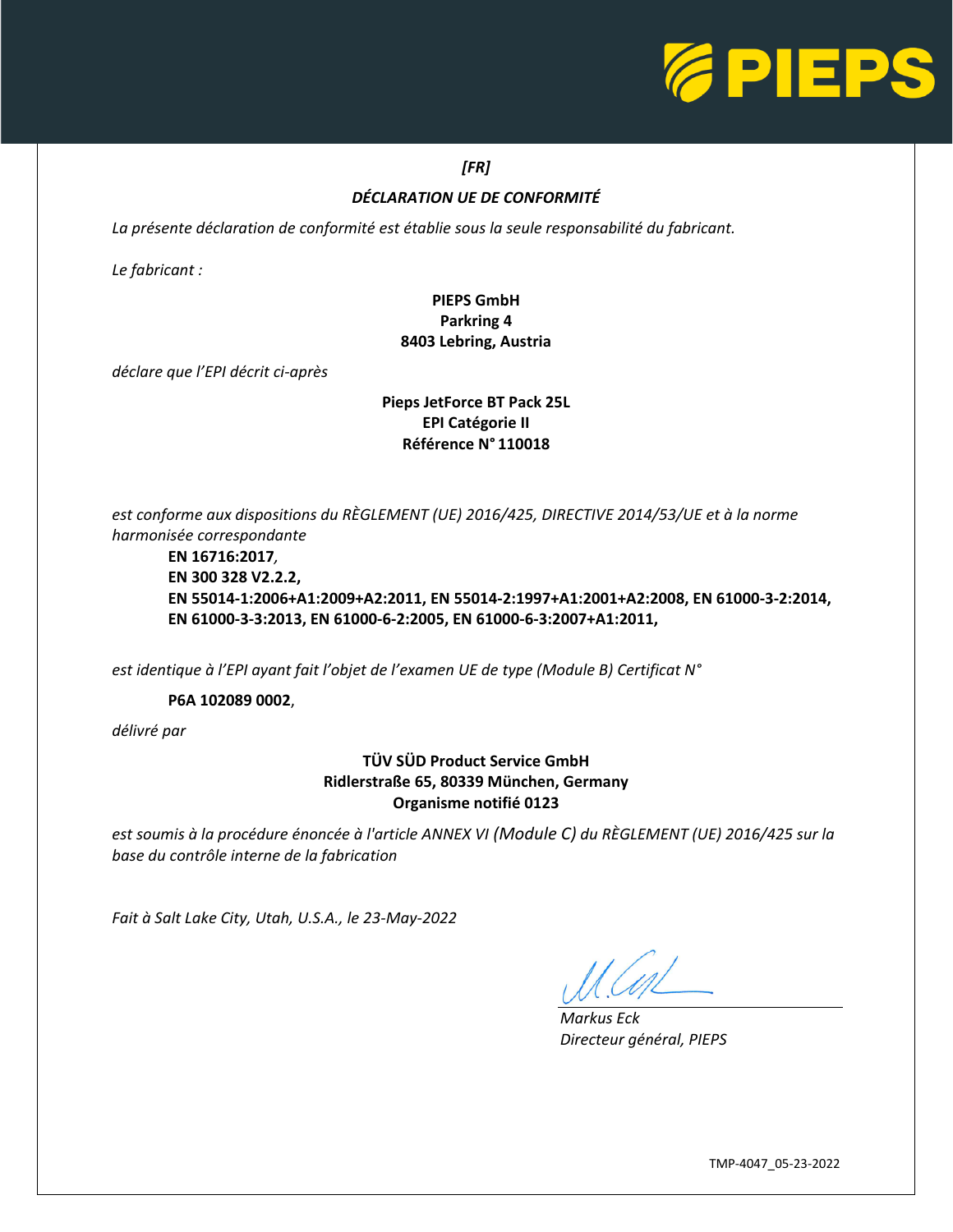

## *[DE]*

## *EU-KONFORMITÄTSERKLÄRUNG*

*Die alleinige Verantwortung für die Ausstellung dieser Konformitätserklärung trägt der Hersteller.* 

*Der Hersteller:*

## **PIEPS GmbH Parkring 4 8403 Lebring, Austria**

*erklärt, dass die nachfolgend beschriebene PSA:*

### **Pieps JetForce BT Pack 25L Kategorie II PSA Referenznr. 110018**

*die Bestimmungen der VERORDNUNG (EU) 2016/425, RICHTLINIE 2014/53/EU und der folgenden harmonisierten Norm erfüllt:*

**EN 16716:2017***,* **EN 300 328 V2.2.2, EN 55014-1:2006+A1:2009+A2:2011, EN 55014-2:1997+A1:2001+A2:2008, EN 61000-3-2:2014, EN 61000-3-3:2013, EN 61000-6-2:2005, EN 61000-6-3:2007+A1:2011,**

*mit der PSA identisch ist, die Gegenstand der EU-Baumusterprüfbescheinigung (Modul B) Nr.*

### **P6A 102089 0002**,

*ist, ausgestellt durch:*

### **TÜV SÜD Product Service GmbH Ridlerstraße 65, 80339 München, Germany Zertifizierungsinstitut 0123**

*dem im Abschnitt ANNEX VI (Module C) der VERORDNUNG (EU) 2016/425 beschriebenen Verfahren auf der Grundlage der internen Fertigungskontrolle unterliegt*

*Durchgeführt in Salt Lake City, Utah, U.S.A., am 23-May-2022*

L

*Markus Eck Geschäftsführung, PIEPS*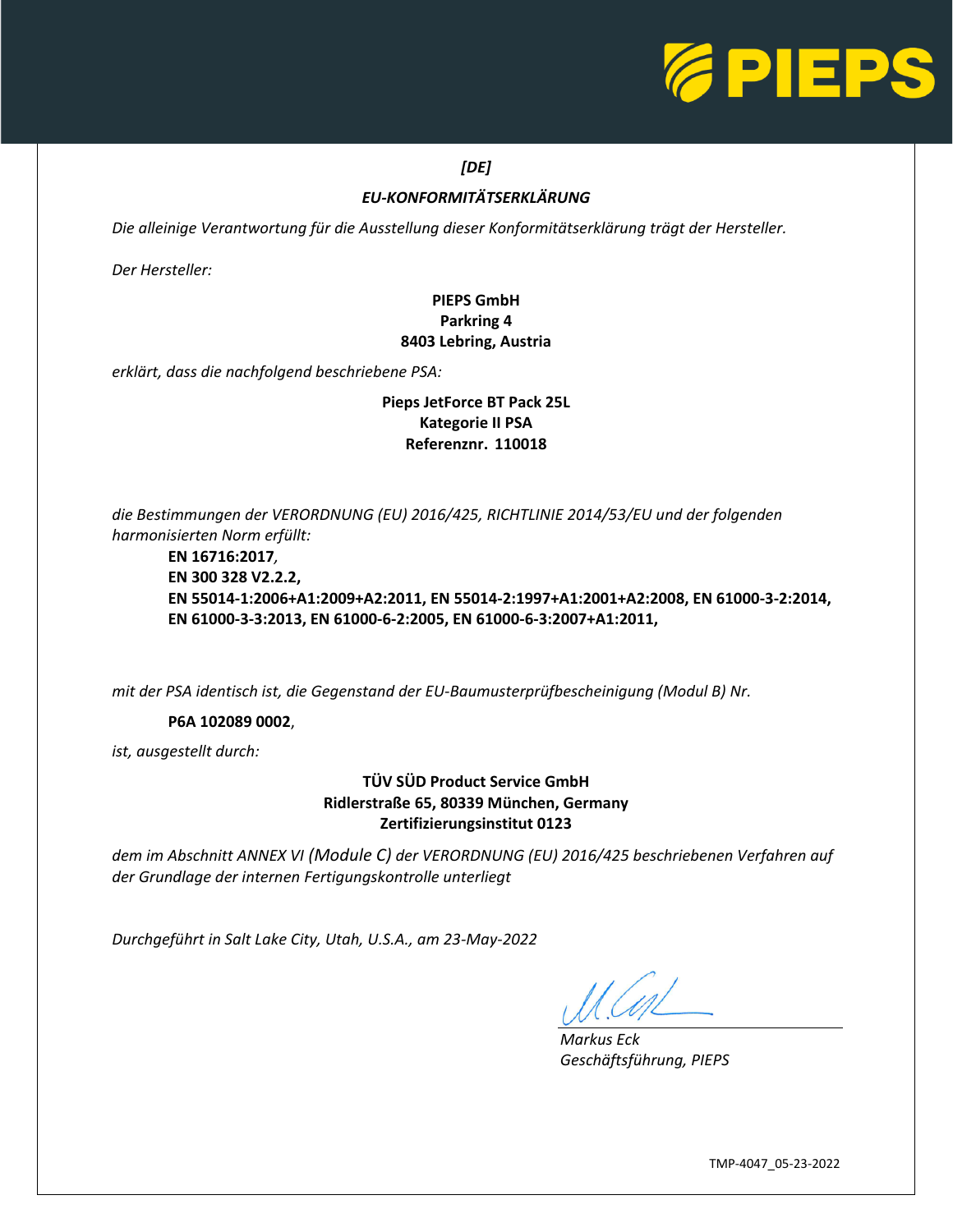

## *[IT]*

### *DICHIARAZIONE DI CONFORMITA' UE*

*La presente dichiarazione di conformità è rilasciata sotto la sola responsabilità del produttore.* 

*Il produttore:*

## **PIEPS GmbH Parkring 4 8403 Lebring, Austria**

*dichiara che il DPI descritto qui di seguito*

### **Pieps JetForce BT Pack 25L Categoria II DPI Riferimento n<sup>o</sup>110018**

*è conforme alle disposizioni del REGOLAMENTO (UE) 2016/425, DIRETTIVA 2014/53/UE e con lo standard armonizzato*

**EN 16716:2017***,* **EN 300 328 V2.2.2, EN 55014-1:2006+A1:2009+A2:2011, EN 55014-2:1997+A1:2001+A2:2008, EN 61000-3-2:2014, EN 61000-3-3:2013, EN 61000-6-2:2005, EN 61000-6-3:2007+A1:2011,**

*è identico al DPI oggetto del certificato di esame CE (modulo B) n<sup>o</sup>*

**P6A 102089 0002**,

*rilasciato da*

## **TÜV SÜD Product Service GmbH Ridlerstraße 65, 80339 München, Germany Organismo notificato 0123**

*è soggetto alla procedura descritta in ANNEX VI (Module C) del REGOLAMENTO (UE) 2016/425 sulla base del controllo interno della produzione*

*Eseguito in Salt Lake City, Utah, U.S.A., su 23-May-2022*

L

*Markus Eck Amministratore delegato, PIEPS*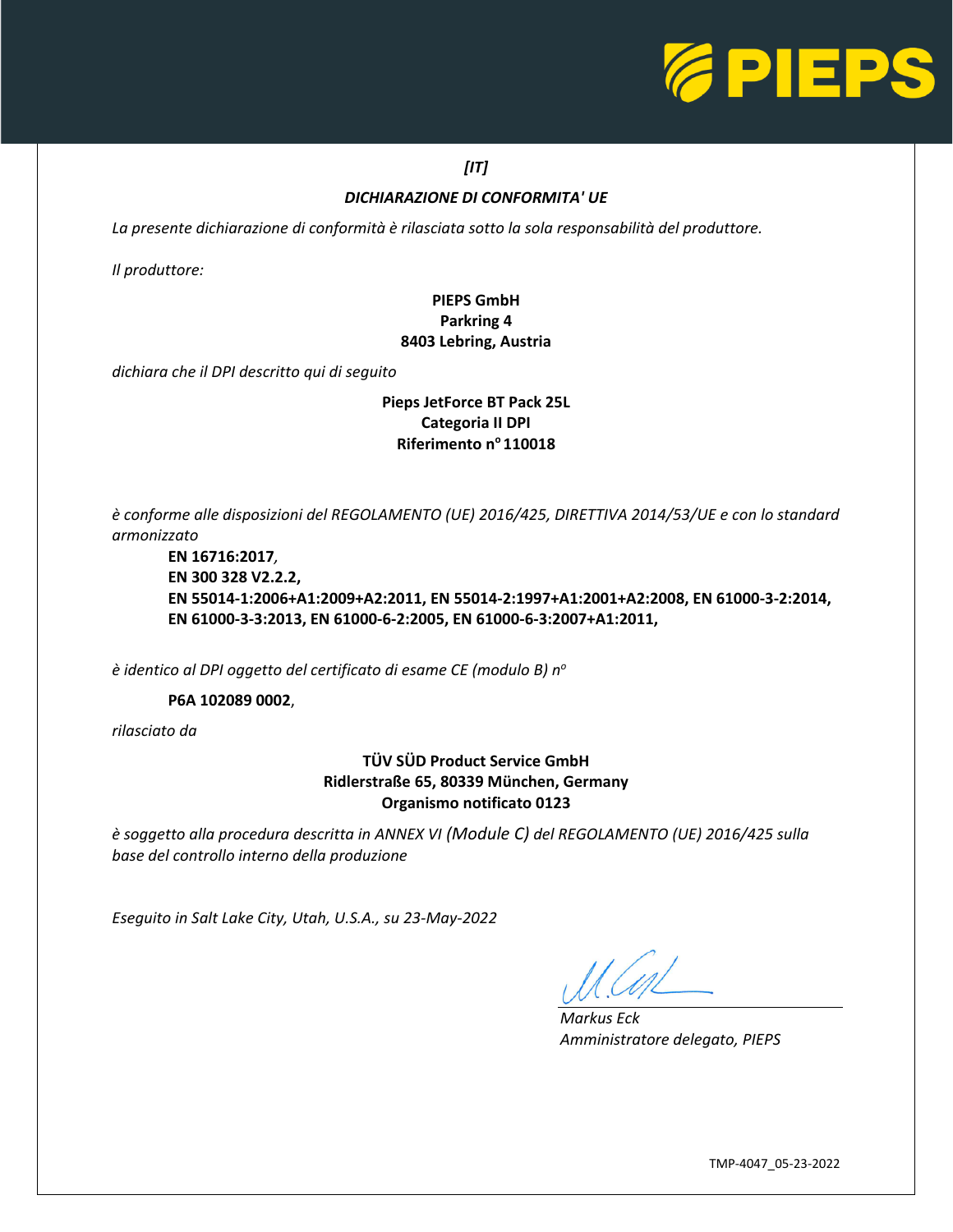

## *[ES]*

### *DECLARACIÓN DE CONFORMIDAD UE*

*La presente declaración de conformidad se expide bajo la responsabilidad exclusiva del fabricante.* 

*El fabricante:*

## **PIEPS GmbH Parkring 4 8403 Lebring, Austria**

*declara que el EPI descrito a continuación*

### **Pieps JetForce BT Pack 25L EPI de categoría II N.<sup>o</sup>de referencia 110018**

*cumple con las disposiciones del REGLAMENTO (UE) 2016/425, DIRECTIVA 2014/53/UE y la norma armonizada*

**EN 16716:2017***,* **EN 300 328 V2.2.2, EN 55014-1:2006+A1:2009+A2:2011, EN 55014-2:1997+A1:2001+A2:2008, EN 61000-3-2:2014, EN 61000-3-3:2013, EN 61000-6-2:2005, EN 61000-6-3:2007+A1:2011,**

*es idéntico al EPI sujeto al examen UE de tipo (módulo B) con n.<sup>o</sup>de certificado*

### **P6A 102089 0002**,

*expedido por*

## **TÜV SÜD Product Service GmbH Ridlerstraße 65, 80339 München, Germany Organismo notificado 0123**

*está sujeto al procedimiento establecido en el apartado relativo al ANNEX VI (Module C) del REGLAMENTO (UE) 2016/425 basado en el control interno de la producción*

*Realizado en Salt Lake City, Utah, U.S.A., con fecha de 23-May-2022*

L

*Markus Eck Director General, PIEPS*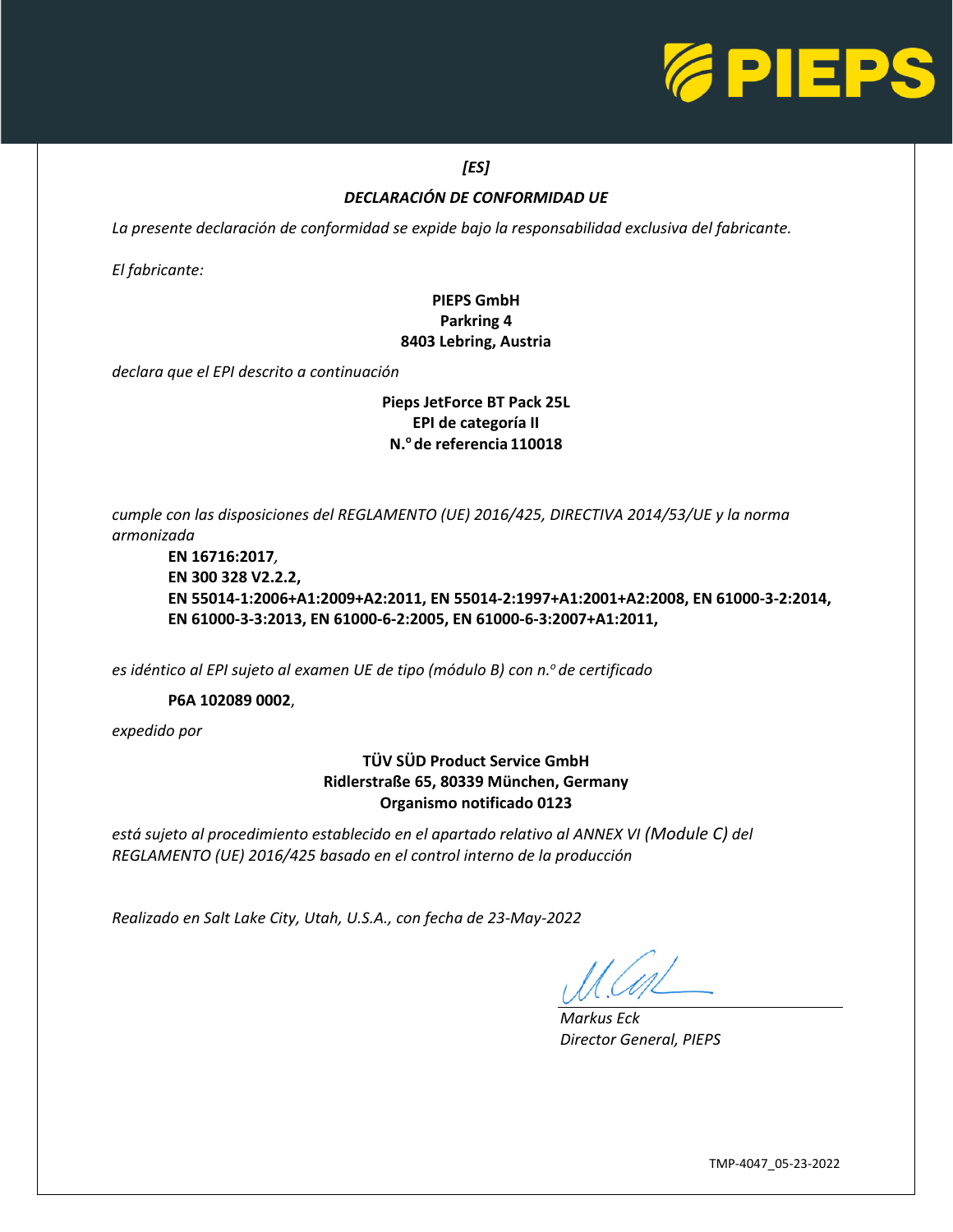

# *[PT]*

# *DECLARAÇÃO DE CONFORMIDADE UE*

*A presente declaração de conformidade é emitida sob a exclusiva responsabilidade do fabricante.* 

*O fabricante:*

## **PIEPS GmbH Parkring 4 8403 Lebring, Austria**

*declara que o EPI que em seguida se descreve*

### **Pieps JetForce BT Pack 25L EPI de categoria II N.<sup>o</sup> de referência110018**

*está em conformidade com os requisitos do REGULAMENTO (UE) 2016/425, DIRETIVA 2014/53/UE e com as normas harmonizadas*

**EN 16716:2017***,* **EN 300 328 V2.2.2, EN 55014-1:2006+A1:2009+A2:2011, EN 55014-2:1997+A1:2001+A2:2008, EN 61000-3-2:2014, EN 61000-3-3:2013, EN 61000-6-2:2005, EN 61000-6-3:2007+A1:2011,**

*é idêntico ao EPI submetido ao exame UE de tipo (Módulo B) Certificado N.<sup>o</sup>*

### **P6A 102089 0002**,

*emitido por*

## **TÜV SÜD Product Service GmbH Ridlerstraße 65, 80339 München, Germany Organismo Notificado 0123**

*está sujeito ao procedimento estipulado em ANNEX VI (Module C) do REGULAMENTO (UE) 2016/425 baseado no controlo interno da produção*

*Emitida em Salt Lake City, Utah, U.S.A., em 23-May-2022*

L

*Markus Eck Director Executivo, PIEPS*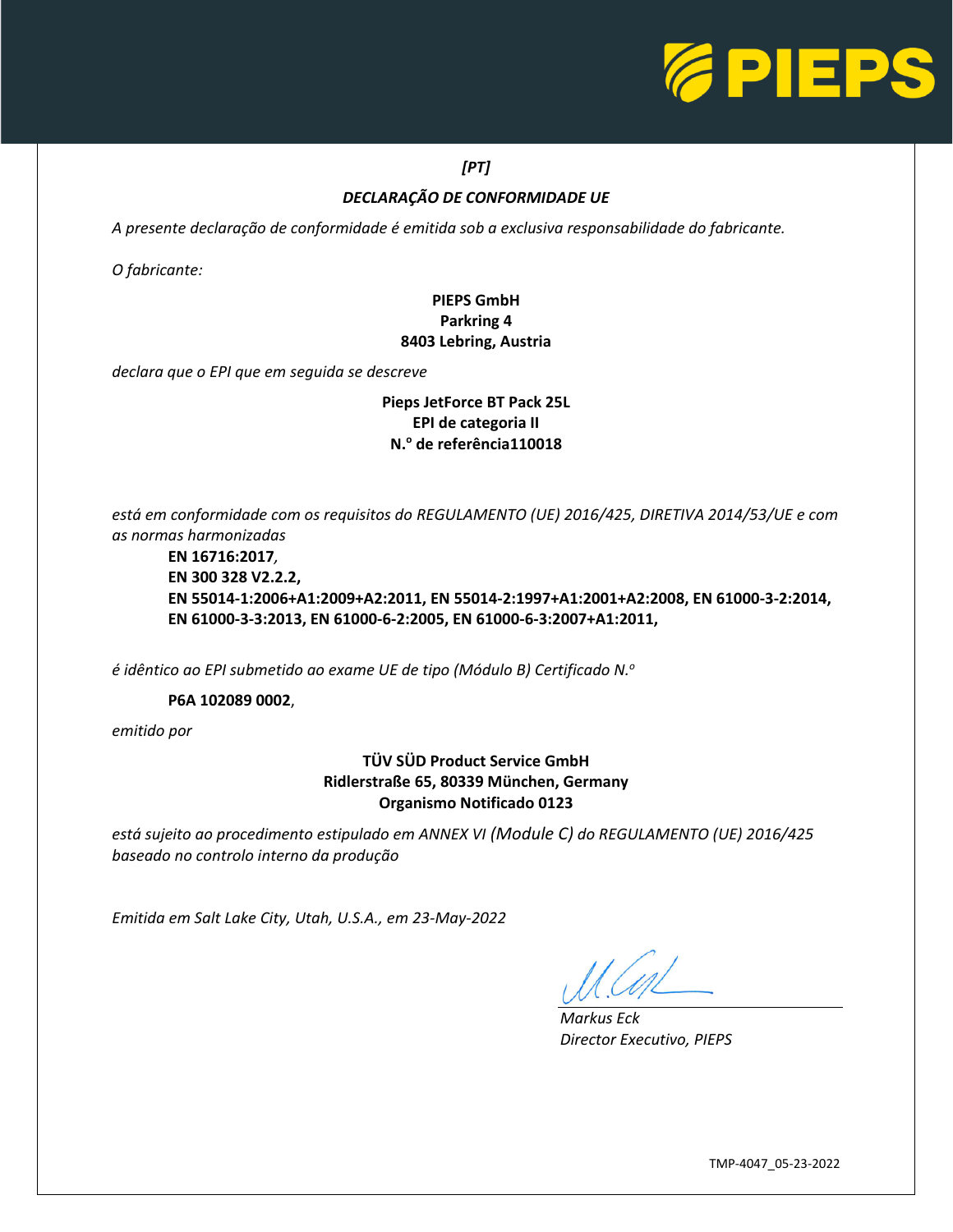

### *[NL]*

## *EU-CONFORMITEITSVERKLARING*

*Deze conformiteitsverklaring wordt verstrekt onder volledige verantwoordelijkheid van de fabrikant.* 

*De fabrikant:*

## **PIEPS GmbH Parkring 4 8403 Lebring, Austria**

*verklaart dat de onderstaande PBM*

### **Pieps JetForce BT Pack 25L Categorie II PBM Referentienr. 110018**

*in overeenstemming is met de bepalingen van VERORDENING (EU) 2016/425, RICHTLIJN 2014/53/EU en met de geharmoniseerde norm*

### **EN 16716:2017***,* **EN 300 328 V2.2.2, EN 55014-1:2006+A1:2009+A2:2011, EN 55014-2:1997+A1:2001+A2:2008, EN 61000-3-2:2014, EN 61000-3-3:2013, EN 61000-6-2:2005, EN 61000-6-3:2007+A1:2011,**

*gelijk is aan het PBM dat het onderwerp is van het EG-typeonderzoek (Module B) Certificaat nr.*

### **P6A 102089 0002**,

*verstrekt door*

## **TÜV SÜD Product Service GmbH Ridlerstraße 65, 80339 München, Germany Aangemelde instantie 0123**

*is onderworpen aan de procedures volgens ANNEX VI (Module C) van Verordening (EU) nr. 2016/425 op basis van interne productiecontrole*

*Opgesteld te Salt Lake City, Utah, U.S.A., op 23-May-2022*

L

*Markus Eck De directeur, PIEPS*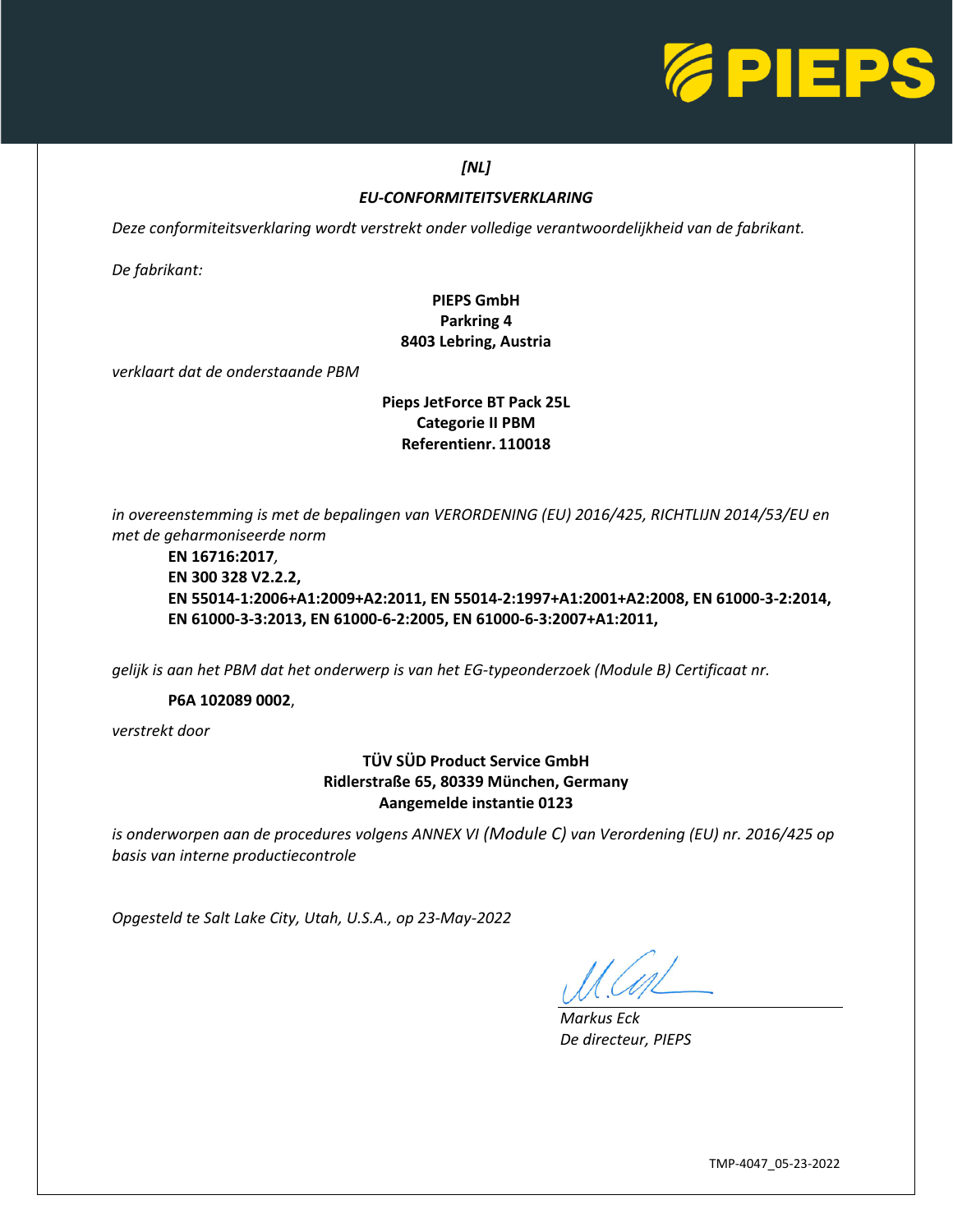

## *[SV]*

## *EU-FÖRSÄKRAN OM ÖVERENSSTÄMMELSE*

*Denna försäkran om överensstämmelse utfärdas under tillverkarens enskilda ansvar.* 

*Tillverkaren:*

## **PIEPS GmbH Parkring 4 8403 Lebring, Austria**

*försäkrar att den personliga skyddsutrustningen, nedan kallad*

**Pieps JetForce BT Pack 25L Kategori II PPE Referensnr. 110018**

*överensstämmer med reglerna i DIREKTIV (EU) 2016/425, DIREKTIV 2014/53/EU och med den harmoniserade standarden*

**EN 16716:2017***,* **EN 300 328 V2.2.2, EN 55014-1:2006+A1:2009+A2:2011, EN 55014-2:1997+A1:2001+A2:2008, EN 61000-3-2:2014, EN 61000-3-3:2013, EN 61000-6-2:2005, EN 61000-6-3:2007+A1:2011,**

*är identisk med den personliga skyddsutrustning som har genomgått EC typ-examinationen (modul B) certifikat nr.*

**P6A 102089 0002**,

*utfärdat av*

**TÜV SÜD Product Service GmbH Ridlerstraße 65, 80339 München, Germany meddelad organisation 0123**

*omfattas av förfarandet som anges för ANNEX VI (Module C) i EU-FÖRORDNING 2016/425 om intern tillverkningskontroll*

*Utfört i Salt Lake City, Utah, U.S.A., den 23-May-2022*

L

*Markus Eck Verkställande direktör, PIEPS*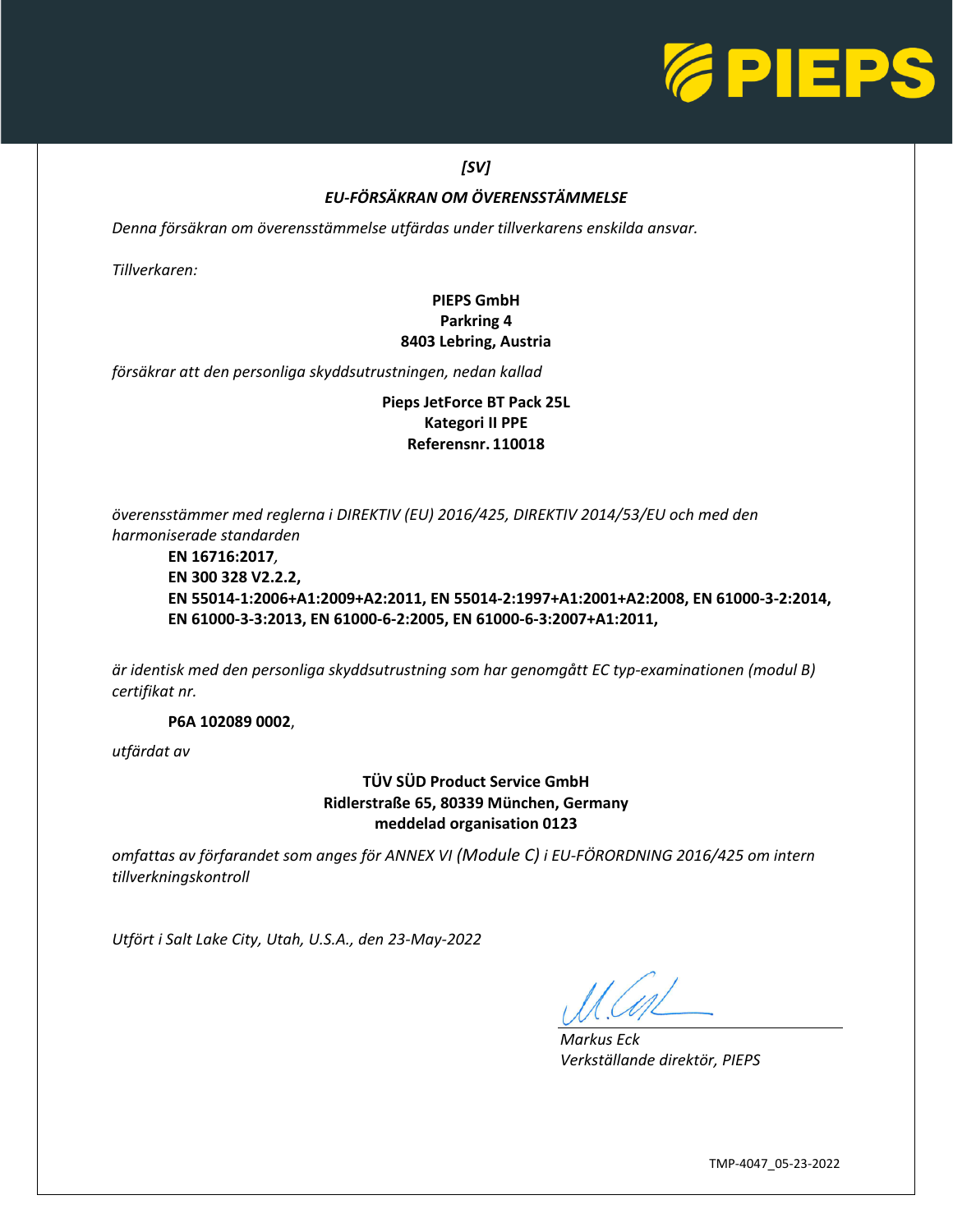

### *[FI]*

### *EU-VAATIMUSTENMUKAISUUSVAKUUTUS*

*Tämä vaatimustenmukaisuusvakuutus on laadittu valmistajan yksinomaisella vastuulla.* 

*Valmistaja*

## **PIEPS GmbH Parkring 4 8403 Lebring, Austria**

*vakuuttaa, että tässä kuvattu suojavaatetus*

### **Pieps JetForce BT Pack 25L luokan II suojavaatetus viitenro 110018**

*vastaa ASETUKSEN (EU) 2016/425, DIREKTIIVI 2014/53/EU ja yhdenmukaistetun standardin säännöksiä*

**EN 16716:2017***,* **EN 300 328 V2.2.2, EN 55014-1:2006+A1:2009+A2:2011, EN 55014-2:1997+A1:2001+A2:2008, EN 61000-3-2:2014, EN 61000-3-3:2013, EN 61000-6-2:2005, EN 61000-6-3:2007+A1:2011,**

*vastaa täysin suojavaatetusta, josta on tehty EU-tyyppitarkastus (moduuli B) ja saatu todistus nro,*

### **P6A 102089 0002**,

*jonka laatija on*

### **TÜV SÜD Product Service GmbH Ridlerstraße 65, 80339 München, Germany ilmoitettu laitos 0123**

*sovelletaan ASETUKSESSA (EU) 2016/425 säädettyä ANNEX VI (Module C)-menettelyä, joka perustuu sisäiseen tuotannon valvontaan*

*Laatimispaikka: Salt Lake City, Utah, U.S.A., päivämäärä: 23-May-2022*

 $\overline{\phantom{0}}$ 

*Markus Eck Toimitusjohtaja, PIEPS*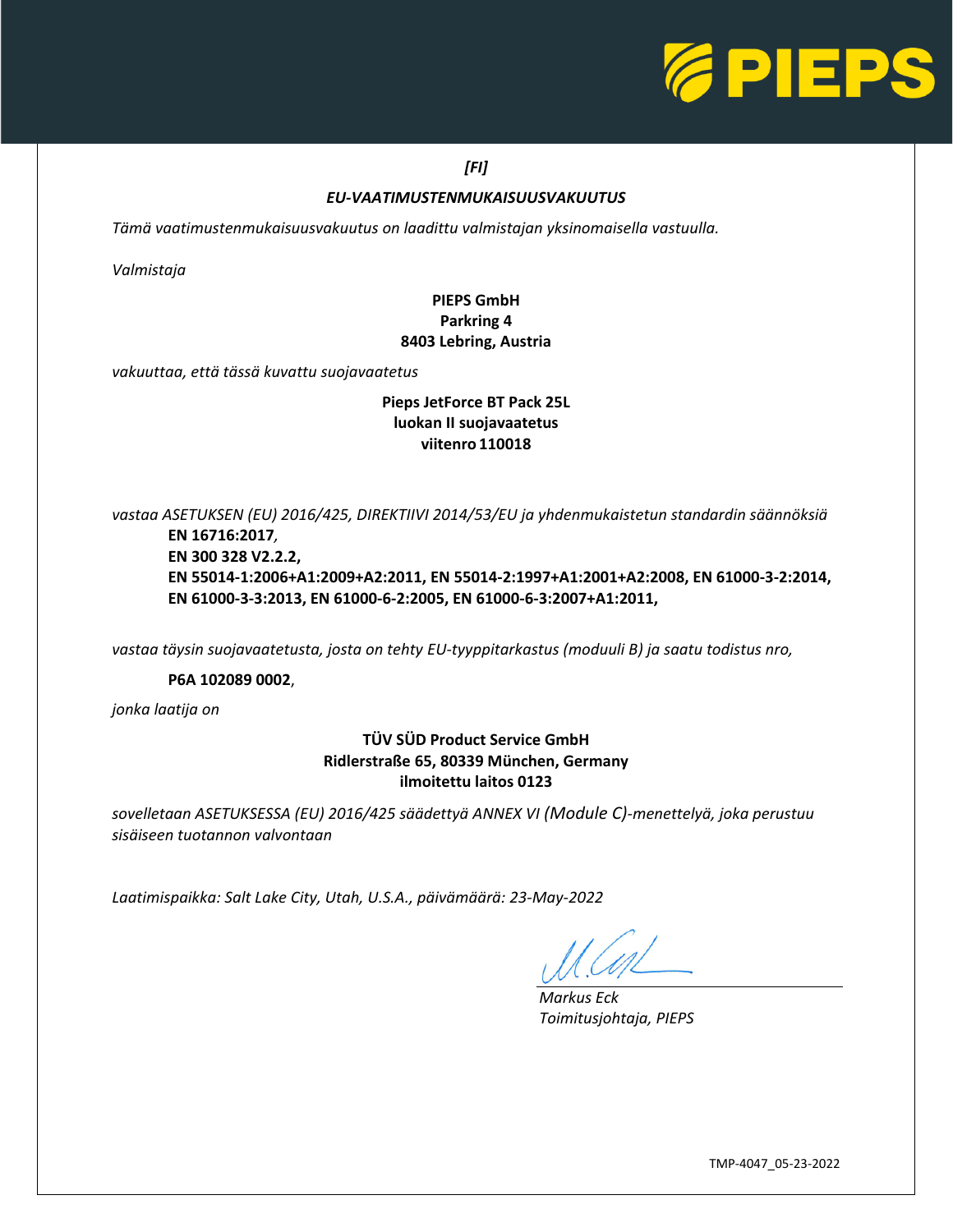

### *[NO]*

### *EU SAMSVARSERKLÆRING*

*Denne samsvarserklæringen er utstedt på produsentens ansvar.* 

*Produsenten:*

## **PIEPS GmbH Parkring 4 8403 Lebring, Austria**

*erklærer at PPE beskrevet heretter*

### **Pieps JetForce BT Pack 25L kategori II PPE Referansenr. 110018**

*er i samsvar med bestemmelsene i FORORDNING (EU) 2016/425, Direktiv 2014/53/EU og med den harmoniserte standarden*

**EN 16716:2017***,* **EN 300 328 V2.2.2, EN 55014-1:2006+A1:2009+A2:2011, EN 55014-2:1997+A1:2001+A2:2008, EN 61000-3-2:2014, EN 61000-3-3:2013, EN 61000-6-2:2005, EN 61000-6-3:2007+A1:2011,**

*er identisk til den PPE som er gjenstand for EF typeundersøkelse (modul B) attest nr.*

**P6A 102089 0002**,

*utstedt av*

**TÜV SÜD Product Service GmbH Ridlerstraße 65, 80339 München, Germany Teknisk kontrollorgan 0123**

*er underlagt prosedyren beskrevet i ANNEX VI (Module C) av FORORDNING (EU) 2016/425 basert på intern produksjonskontroll*

*Utført ved Salt Lake City, Utah, U.S.A., den 23-May-2022*

L

*Markus Eck Administrerende direktør, PIEPS*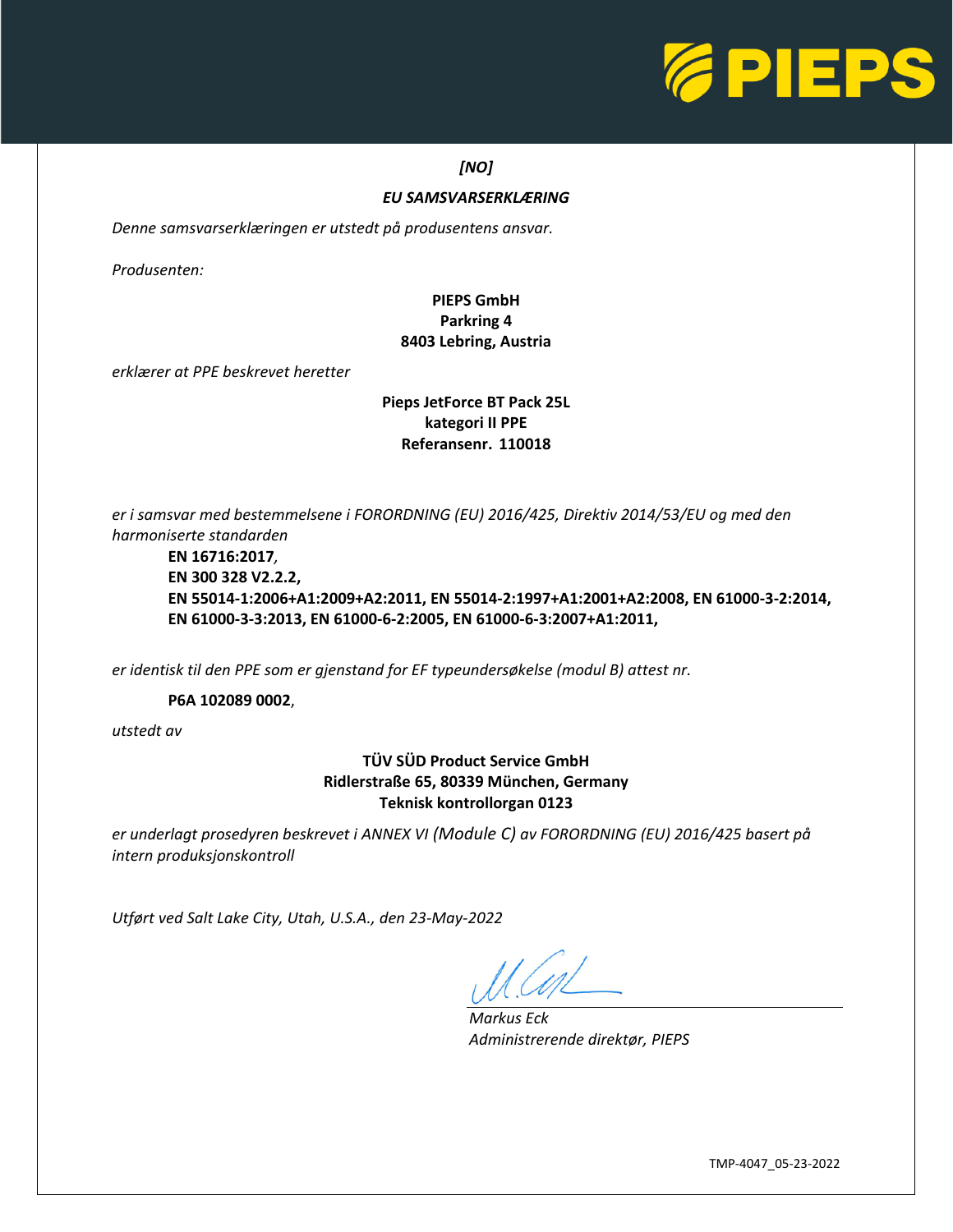

# *[CZ]*

# *EU PROHLÁŠENÍ O SHODĚ*

*Toto prohlášení o shodě je vydáváno na výhradní odpovědnost výrobce.* 

*Výrobce:*

## **PIEPS GmbH Parkring 4 8403 Lebring, Austria**

*prohlašuje, že níže popsaný PPE*

### **Pieps JetForce BT Pack 25L Kategorie II PPE Reference č. 110018**

*je v souladu s ustanoveními REGULACE (EU) 2016/425, SMčRNICE 2014/53/EU a s harmonizujícími standardy*

**EN 16716:2017***,* **EN 300 328 V2.2.2, EN 55014-1:2006+A1:2009+A2:2011, EN 55014-2:1997+A1:2001+A2:2008, EN 61000-3-2:2014, EN 61000-3-3:2013, EN 61000-6-2:2005, EN 61000-6-3:2007+A1:2011,**

*je totožný s PPE, které je předmětem EU přezkoušení typu (modul B) certifikát č*

**P6A 102089 0002**,

*vydaného*

## **TÜV SÜD Product Service GmbH Ridlerstraße 65, 80339 München, Germany Ohlašovací orgán 0123**

*podléhá postupu stanovenému v kapitole ANNEX VI (Module C) NAŘÍZENÍ (EU) 2016/425 na základě vnitřní kontroly výroby*

*Vyhotoveno v Salt Lake City, Utah, U.S.A., dne 23-May-2022*

L

*Markus Eck Jednatel společnosti, PIEPS*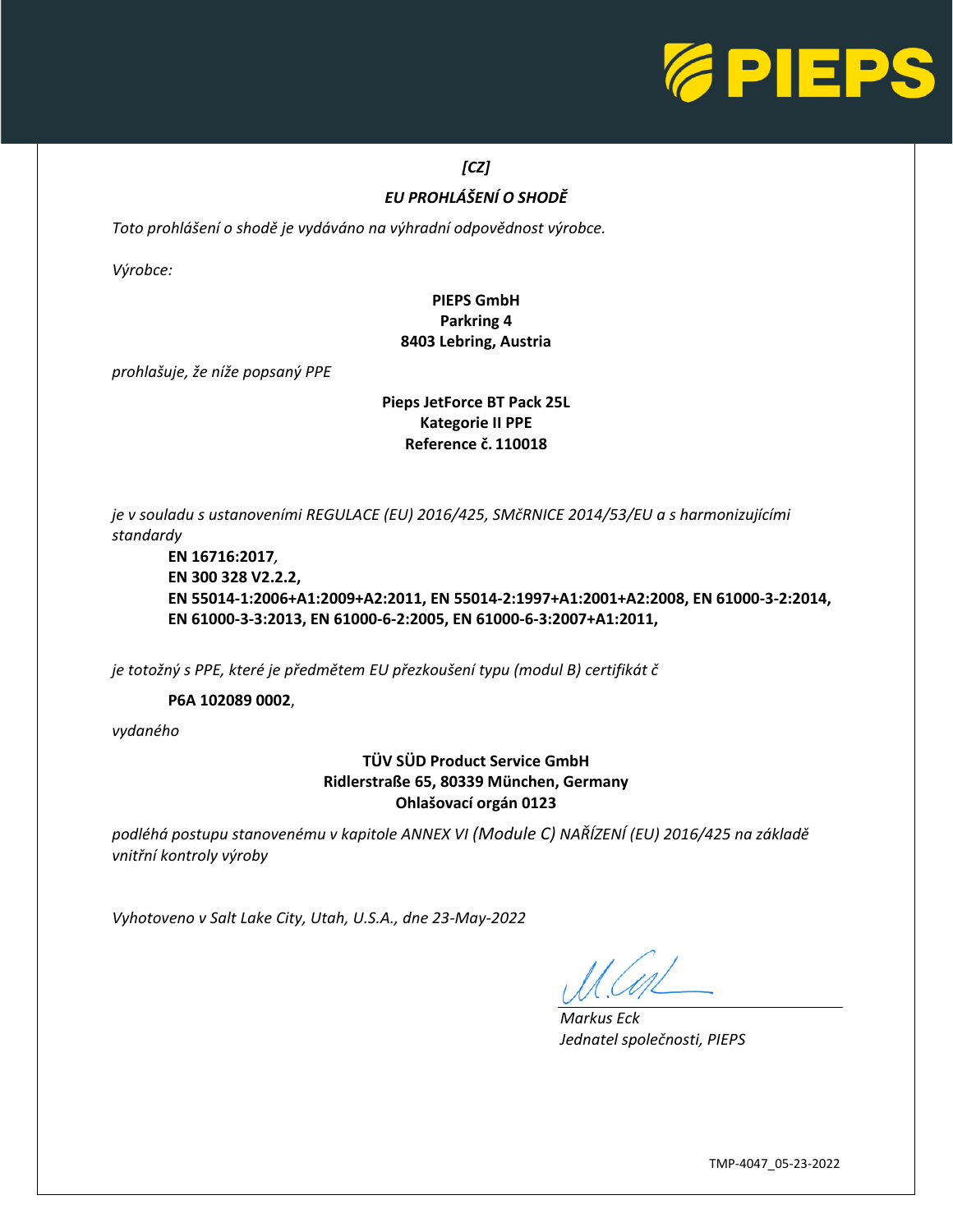

## *[PL]*

## *EUROPEJSKA DEKLARACJA ZGODNOŚCI*

*Niniejsza deklaracja zgodności wydawana jest na wyłączną odpowiedzialność producenta.* 

*Producent:*

## **PIEPS GmbH Parkring 4 8403 Lebring, Austria**

*deklaruje, że ŚOI opisane poniżej*

### **Pieps JetForce BT Pack 25L Kategoria II ŚOI Odniesienie nr 110018**

*są zgodne z wydaniami ROZPORZĄDZENIA (UE) 2016/425, DYREKTYWA 2014/53/UE i z normą zharmonizowaną*

**EN 16716:2017***,* **EN 300 328 V2.2.2, EN 55014-1:2006+A1:2009+A2:2011, EN 55014-2:1997+A1:2001+A2:2008, EN 61000-3-2:2014, EN 61000-3-3:2013, EN 61000-6-2:2005, EN 61000-6-3:2007+A1:2011,**

*są takie same, jak ŚOI, które podlegają badaniom typowym dla UE (moduł B), Certyfikat nr*

**P6A 102089 0002**,

*wydane przez*

## **TÜV SÜD Product Service GmbH Ridlerstraße 65, 80339 München, Germany Jednostka notyfikowana 0123**

*podlega procedurze określonej w ANNEX VI (Module C) ROZPORZĄDZENIA (UE) 2016/425 w oparciu o wewnętrzną kontrolę produkcji*

*Wykonane Salt Lake City, Utah, U.S.A., w 23-May-2022*

L

*Markus Eck Dyrektor zarządzający, PIEPS*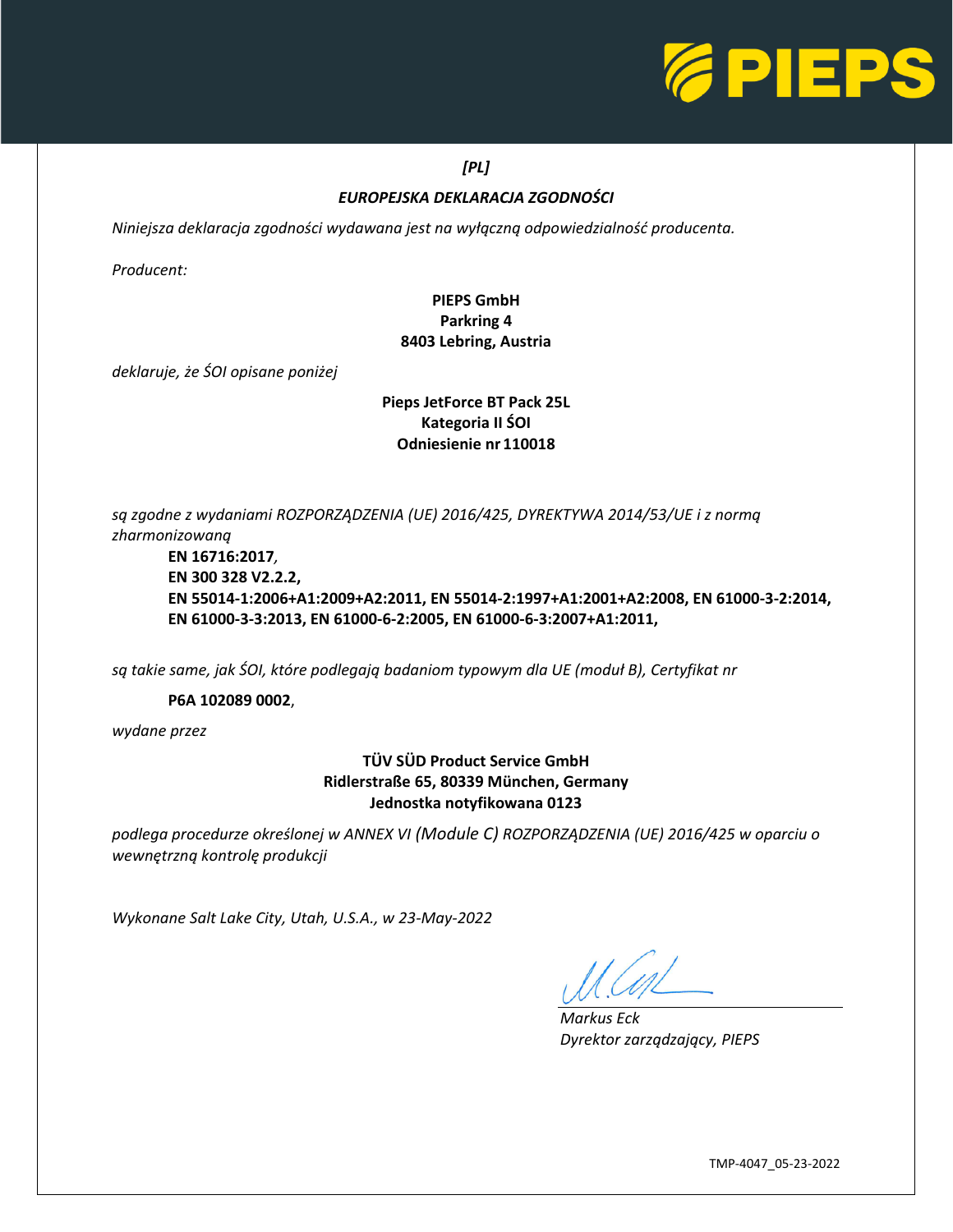

## *[SI]*

### *IZJAVA O SKLADNOSTI EU*

*Izjava o skladnosti je bila izdana na podlagi odgovornosti proizvajalca.* 

*Proizvajalec:*

## **PIEPS GmbH Parkring 4 8403 Lebring, Austria**

*izjavlja, da je v nadaljevanju opisana osebna varovalna oprema (OVO)*

### **Pieps JetForce BT Pack 25L Category II, PPE (osebna varovalna oprema) referenčna št. 110018**

*v skladu z določbami UREDBE (EU) 2016/425, DIREKTIVA 2014/53/EU in harmoniziranim standardom*

**EN 16716:2017***,* **EN 300 328 V2.2.2, EN 55014-1:2006+A1:2009+A2:2011, EN 55014-2:1997+A1:2001+A2:2008, EN 61000-3-2:2014, EN 61000-3-3:2013, EN 61000-6-2:2005, EN 61000-6-3:2007+A1:2011,**

*Identična osebni varovalni opremi, za kateri velja EEC certifikat (tip modul B), š t.*

### **P6A 102089 0002**,

*Izdan s strani*

## **TÜV SÜD Product Service GmbH Ridlerstraße 65, 80339 München, Germany Priglašeni organ 0123**

*za katerega veljajo postopki, določeni v ANNEX VI (Module C) UREDBI (EU) 2016/425 na podlagi notranjega nadzora proizvodnje*

*Podpisano v Salt Lake City, Utah, U.S.A., , dne23-May-2022*

 $\overline{\phantom{0}}$ 

*Markus Eck Izvršni direktor, PIEPS*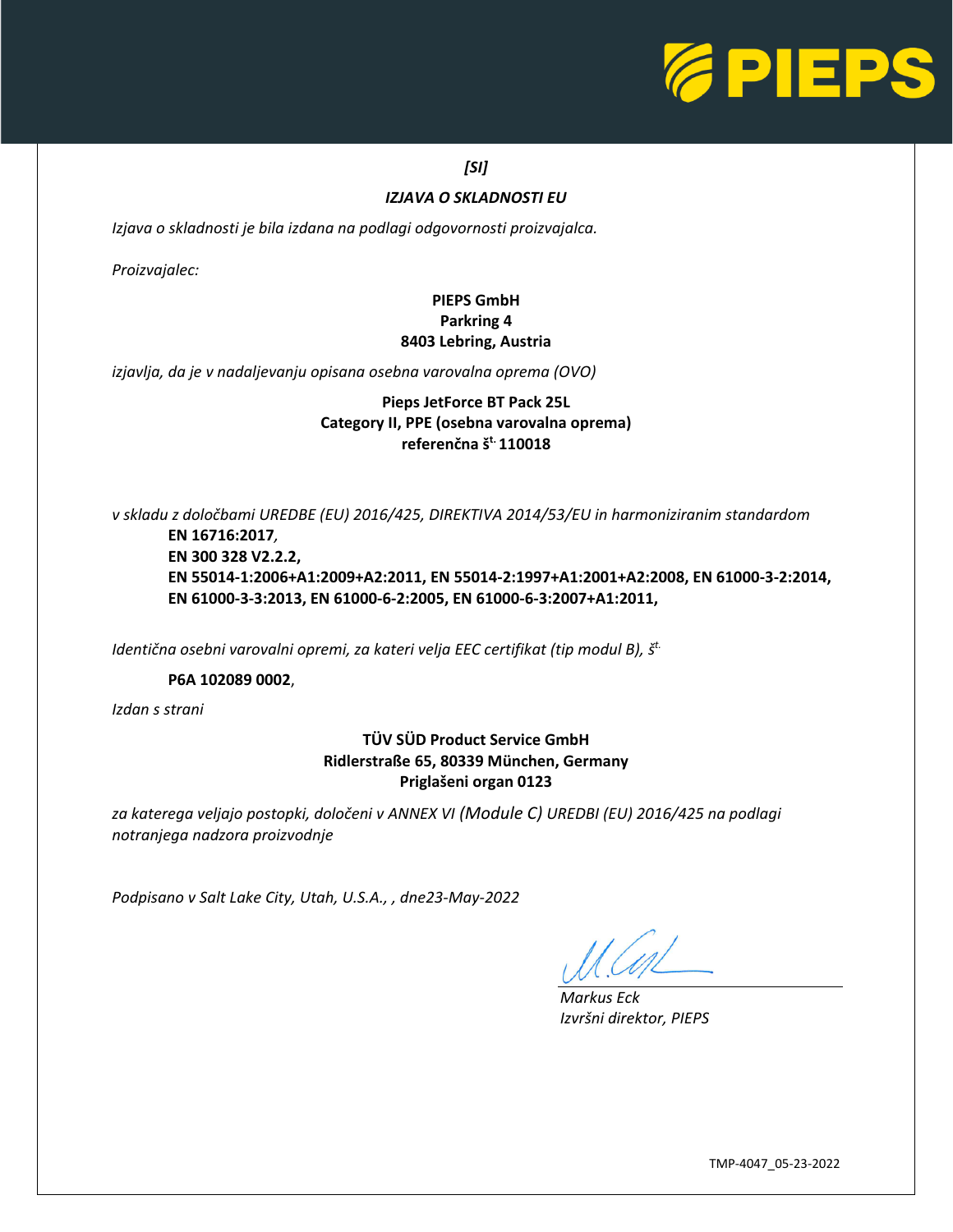

## *[HU]*

# *EU-MEGFELELŐSÉGI NYILATKOZAT*

*A megfelelőségi nyilatkozatot a gyártó kizárólagos felelőssége tudatában állította ki.* 

*A gyártó:*

## **PIEPS GmbH Parkring 4 8403 Lebring, Austria**

*kijelenti, hogy az alábbiakban ismertetett egyéni védőeszköz*

## **Pieps JetForce BT Pack 25L II. kategóriás egyéni védőeszköz Referenciaszám 110018**

*megfelel a 2016/425 (EU) RENDELET, 2014/53/EU IRÁNYELVE előírásainak és a harmonizált szabványoknak*

**EN 16716:2017***,* **EN 300 328 V2.2.2, EN 55014-1:2006+A1:2009+A2:2011, EN 55014-2:1997+A1:2001+A2:2008, EN 61000-3-2:2014, EN 61000-3-3:2013, EN 61000-6-2:2005, EN 61000-6-3:2007+A1:2011,**

*megfelel az EU-típusú vizsgálati (B modul) tanúsítványszámmal megjelölt védőeszköznek*

**P6A 102089 0002**,

*kiadója:*

## **TÜV SÜD Product Service GmbH Ridlerstraße 65, 80339 München, Germany Bejelentett szervezet 0123**

*az (EU) 2016/425 RENDELET ANNEX VI (Module C) részében meghatározottak szerint folytatott belső gyártásellenőrzési eljárás alá tartozik*

*Kelt: Salt Lake City, Utah, U.S.A., 23-May-2022*

L

*Markus Eck ügyvezető igazgató, PIEPS*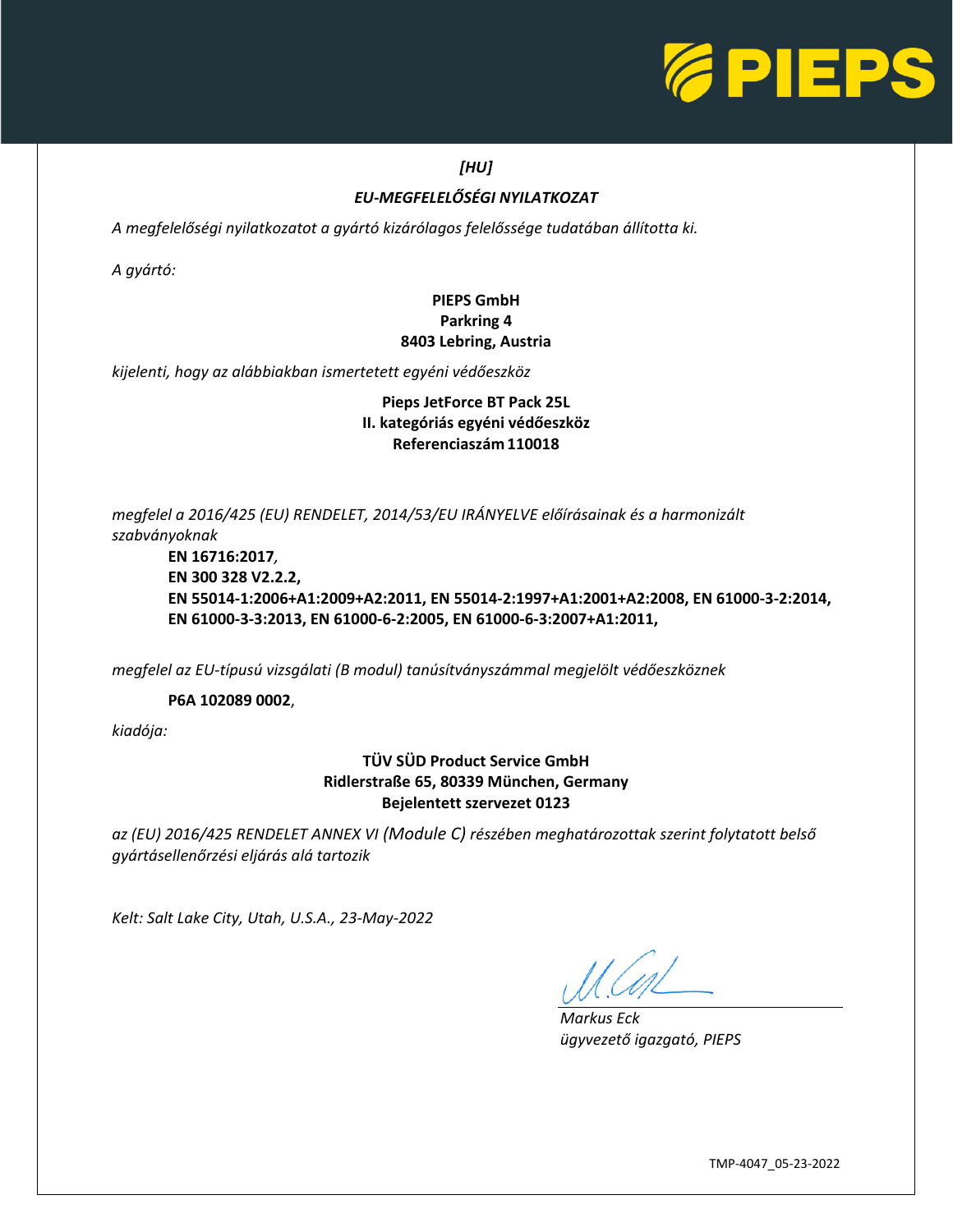

### *[BG]*

## *ЕС ДЕКЛАРАЦИЯ ЗА СЪОТВЕТСТВИЕ*

*Настоящата декларация за съответствие се издава с единствената отговорност на производителя.* 

*Производителят:*

## **PIEPS GmbH Parkring 4 8403 Lebring, Austria**

*декларира, че ЛПС, описано по-долу,*

## **Pieps JetForce BT Pack 25L ЛПС от категория II Референтен №110018**

*е в съответствие с разпоредбите на РЕГЛАМЕНТ (ЕС) 2016/425, ДИРЕКТИВА 2014/53/ЕС и с хармонизирания стандарт*

**EN 16716:2017***,* **EN 300 328 V2.2.2, EN 55014-1:2006+A1:2009+A2:2011, EN 55014-2:1997+A1:2001+A2:2008, EN 61000-3-2:2014, EN 61000-3-3:2013, EN 61000-6-2:2005, EN 61000-6-3:2007+A1:2011,**

*е идентично с ЛПС, което е обект на ЕС изпитвания на типа (Модул B) Сертификат №*

**P6A 102089 0002**,

*издаден от*

## **TÜV SÜD Product Service GmbH Ridlerstraße 65, 80339 München, Germany Нотифициран орган 0123**

*е обект на процедурата, заложена в ANNEX VI (Module C) от РЕГЛАМЕНТ (ЕС) 2016/425, въз основа на вътрешен производствен контрол*

*Извършена в Salt Lake City, Utah, U.S.A., на 23-May-2022*

L

*Markus Eck Управляващ директор, PIEPS*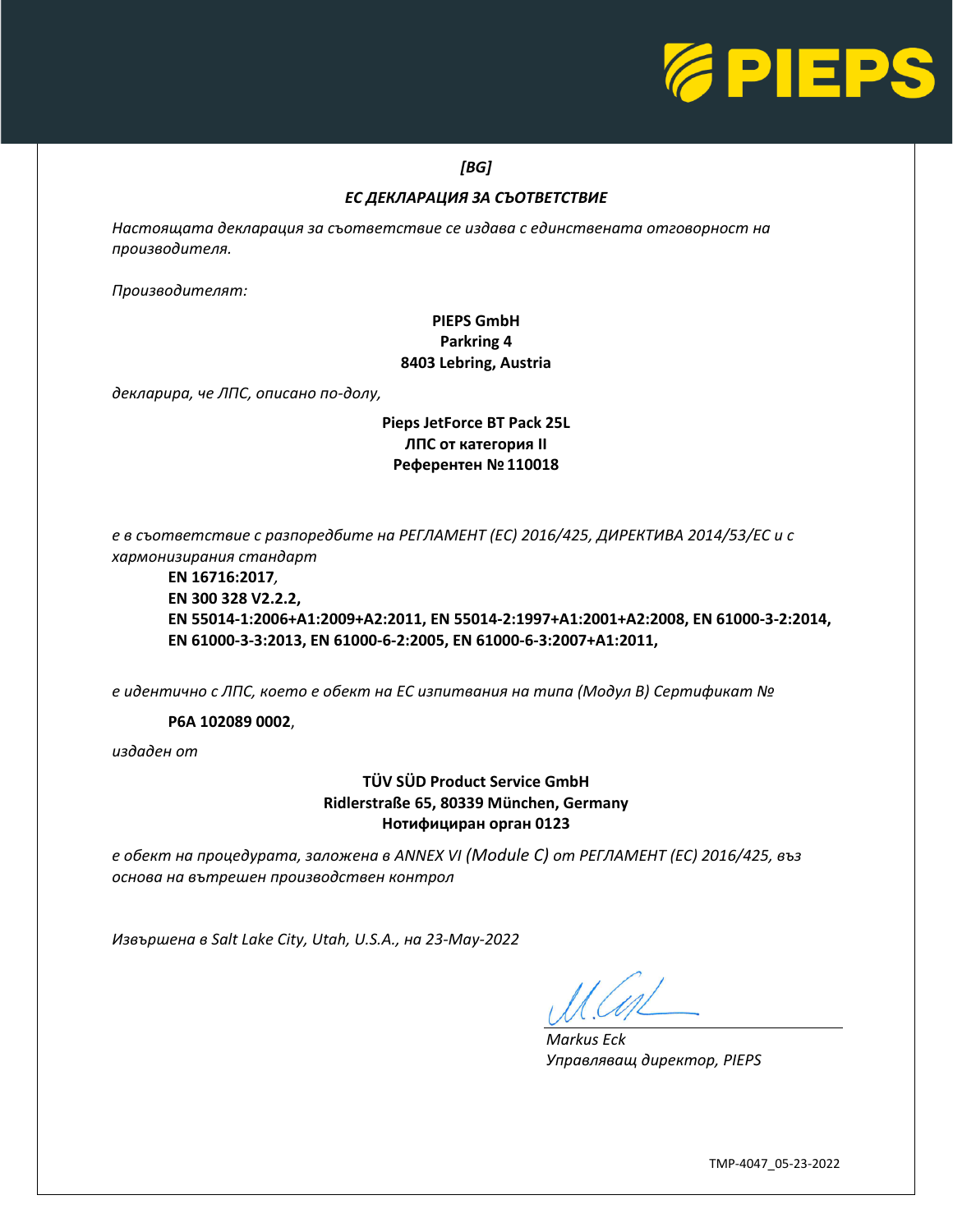

## *[DA]*

### *EU-OVERENSSTEMMELSESERKLÆRING*

*Denne overensstemmelseserklæring er udstedt på producentens eget ansvar.* 

*Producenten:*

## **PIEPS GmbH Parkring 4 8403 Lebring, Austria**

*erklærer at dette PPE, som er beskrevet herefter*

### **Pieps JetForce BT Pack 25L Kategori II PPE Reference nr. 110018**

*er i overensstemmelse med bestemmelserne i FORORDNING (EU) NR. 2016/425, DIREKTIV 2014/53/EU og med den harmoniserede standard*

### **EN 16716:2017***,* **EN 300 328 V2.2.2, EN 55014-1:2006+A1:2009+A2:2011, EN 55014-2:1997+A1:2001+A2:2008, EN 61000-3-2:2014, EN 61000-3-3:2013, EN 61000-6-2:2005, EN 61000-6-3:2007+A1:2011,**

*er identisk med det PPE, som er genstand for EU-typeafprøvningsattest (Modul B) nr.*

**P6A 102089 0002**,

*udstedt af*

### **TÜV SÜD Product Service GmbH Ridlerstraße 65, 80339 München, Germany Bemyndiget organ 0123**

*er underlagt proceduren under ANNEX VI (Module C) i FORORDNING (EU) 2016/425 baseret på intern produktionskontrol*

*Udfærdiget i Salt Lake City, Utah, U.S.A., den 23-May-2022*

L

*Markus Eck Administrerende direktør, PIEPS*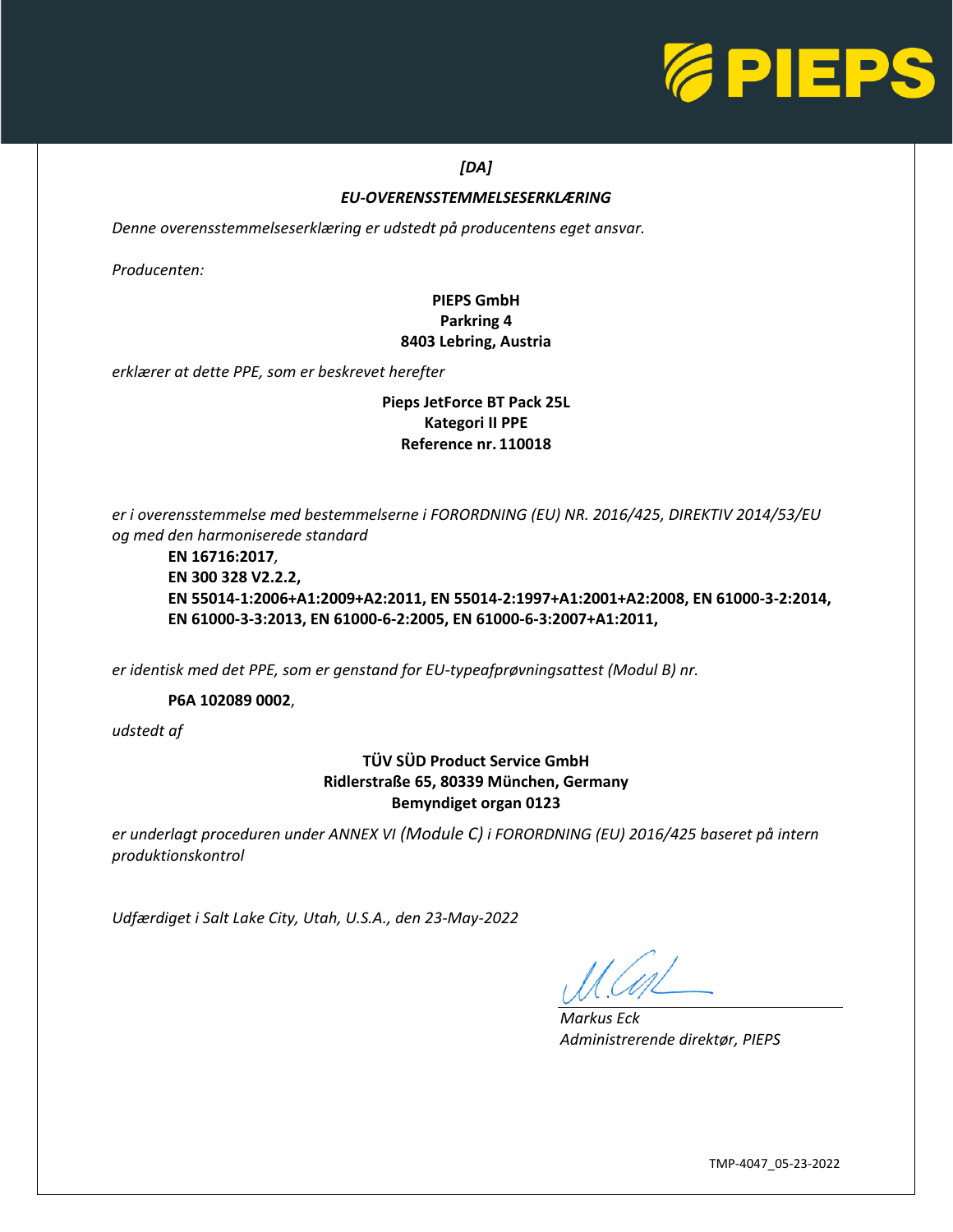

# *[EL]*

### *ΔΗΛΩΣΗ ΣΥΜΜΟΡΦΩΣΗΣ ΕΕ*

*Η παρούσα δήλωση συμμόρφωσης εκδίδεται με αποκλειστική ευθύνη του κατασκευαστή.* 

*Ο κατασκευαστής:*

## **PIEPS GmbH Parkring 4 8403 Lebring, Austria**

*δηλώνει ότι ο εξοπλισμός ατομικής προστασίας (ΕΑΠ) που περιγράφεται παρακάτω*

## **Pieps JetForce BT Pack 25L Κατηγορία II ΕΑΠ Αρ. αναφοράς 110018**

*συμμορφώνεται με τις προδιαγραφές του ΚΑΝΟΝΙΣΜΟΥ (ΕΕ) 2016/425, ΟΔΗΓΙΑ 2014/53/ΕΕ και με το εναρμονισμένο πρότυπο*

**EN 16716:2017***,* **EN 300 328 V2.2.2, EN 55014-1:2006+A1:2009+A2:2011, EN 55014-2:1997+A1:2001+A2:2008, EN 61000-3-2:2014, EN 61000-3-3:2013, EN 61000-6-2:2005, EN 61000-6-3:2007+A1:2011,**

*είναι πανομοιότυπος με τον εξοπλισμό ατομικής προστασίας (ΕΑΠ) που αποτελεί αντικείμενο της εξέτασης τύπου EΕ (ενότητα B) με αρ. πιστοποιητικού*

### **P6A 102089 0002**,

*που εκδόθηκε από*

### **TÜV SÜD Product Service GmbH Ridlerstraße 65, 80339 München, Germany Κοινοποιημένος οργανισμός 0123**

*υπόκειται στη διαδικασία που ορίζεται στο ANNEX VI (Module C) του ΚΑΝΟΝΙΣΜΟΥ (EΕ) 2016/425 με βάση τον εσωτερικό έλεγχο παραγωγής*

*Πραγματοποιήθηκε στο Salt Lake City, Utah, U.S.A., στις 23-May-2022*

L

*Markus Eck Διευθύνων Σύμβουλος, PIEPS*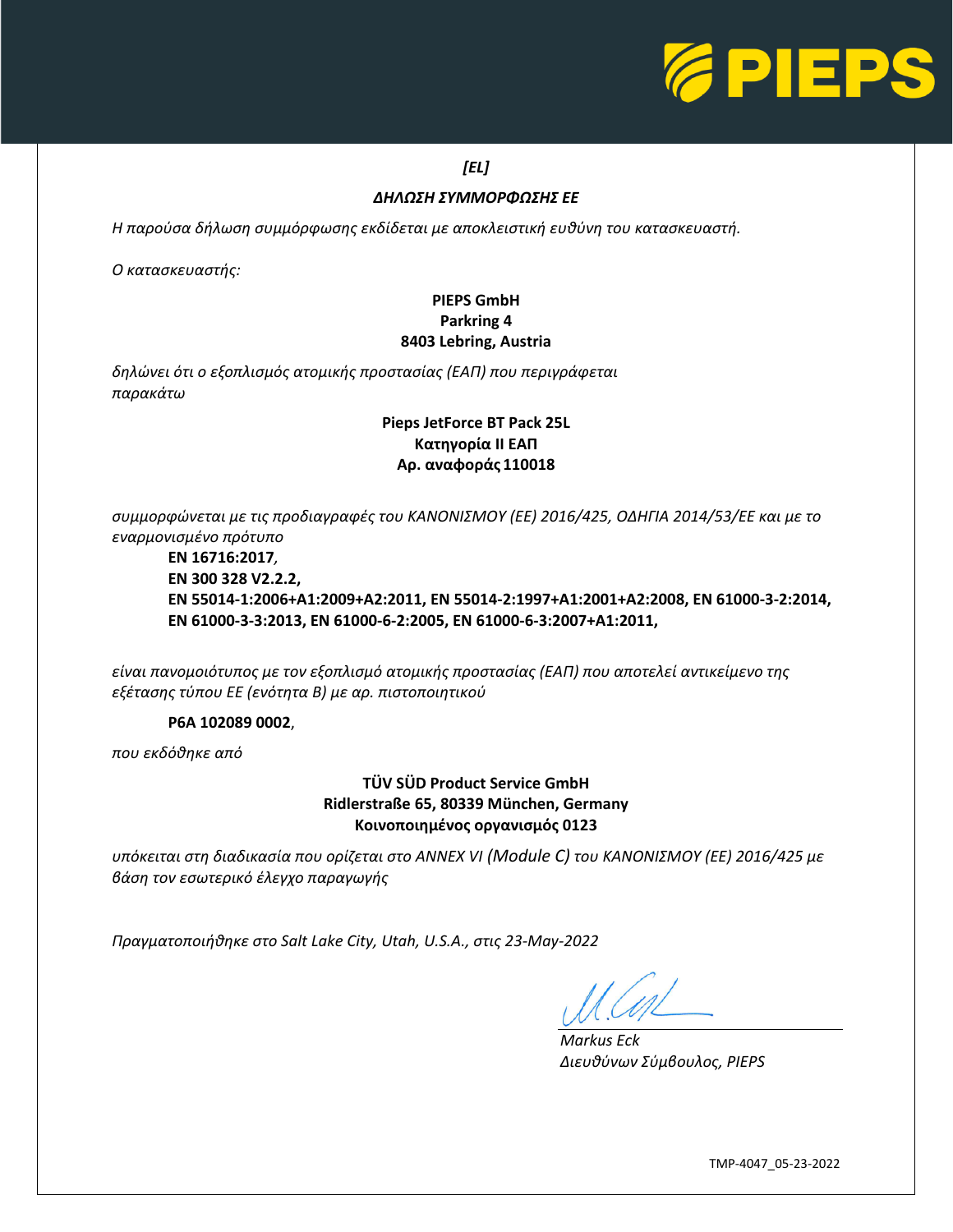

## *[RO]*

### *DECLARAȚIE DE CONFORMITATE UE*

*Această declarație de conformitate a fost emisă pe răspunderea exclusivă a producătorului.* 

*Producătorul:*

## **PIEPS GmbH Parkring 4 8403 Lebring, Austria**

*Declară că echipamentul personal de protecție (EPP) descris în continuare*

**Pieps JetForce BT Pack 25L EPP Categoria II Nr. referință 110018**

*Este în conformitate cu prevederile REGLEMENTĂRII (UE) 2016/425, DIRECTIVA 2014/53/UE și cu standardele armonizate*

**EN 16716:2017***,* **EN 300 328 V2.2.2, EN 55014-1:2006+A1:2009+A2:2011, EN 55014-2:1997+A1:2001+A2:2008, EN 61000-3-2:2014, EN 61000-3-3:2013, EN 61000-6-2:2005, EN 61000-6-3:2007+A1:2011,**

*Este identic cu EPP, care face obiectul omologării de tip UE (Modul B) Nr. certificat*

**P6A 102089 0002**,

*emis de*

## **TÜV SÜD Product Service GmbH Ridlerstraße 65, 80339 München, Germany Autoritate competentă 0123**

*este supus procedurilor specificate în secțiunea ANNEX VI (Module C) din REGULAMENTUL (UE) 2016/425, bazate pe controlul intern al producției*

*Realizate la Salt Lake City, Utah, U.S.A., pe 23-May-2022*

*Markus Eck Director general, PIEPS*

L